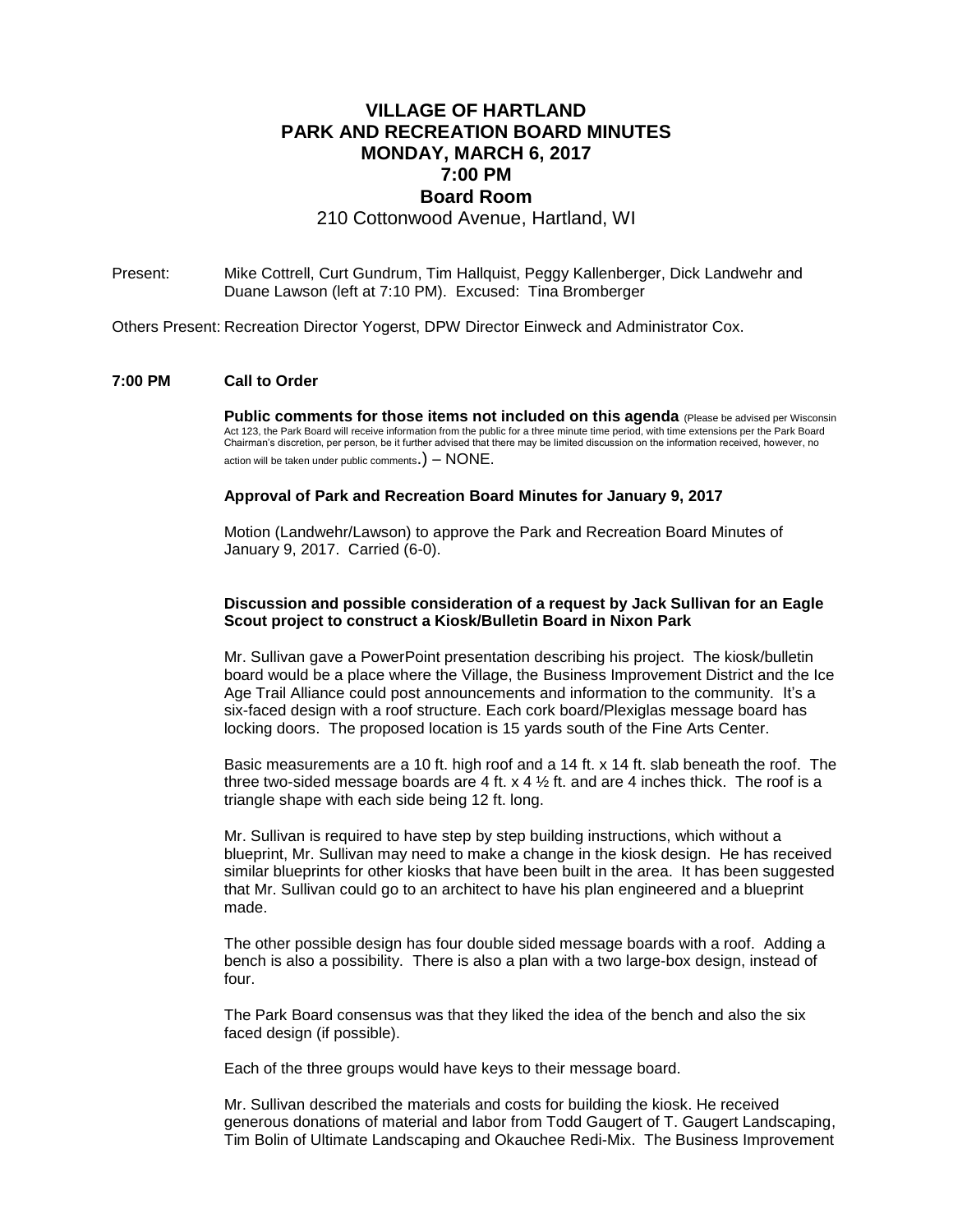District donated \$1,500. The Village of Hartland has offered financial help. A presentation will be made to the Hartland Rotary for funding.

The Village of Hartland will maintain the kiosk after it is built.

Mr. Sullivan is working on a 50-page document to be reviewed and approved by the Potawatomi Boy Scout Council before he can begin the project.

The next step will be to receive approval from the Village Board.

The goal is to complete the project by late August.

Village staff has thoroughly investigated the recycled plastic lumber that was mentioned on the list of materials to be used for the kiosk. The same type of lumber will be used as part of the bridge over the Bark River at the Riverwalk apartments. There are a number of different items out on the marketplace. The cheapest material that is often used for backyard decks will sag. One of the products being considered for the bridge structure is a fiber reinforced plastic lumber that is very strong and sturdy. The main reason for using the fiber plastic rather than cedar is for long-term maintenance. The cedar would require either staining, painting or sealing every two years. Village staff has seen it used in a boardwalk and it can last 50 years. It is probably double the cost of cedar.

This kiosk would replace the existing bulletin board. One thing to consider during construction are the shallow underground electric wires from the Fine Arts Center to the warming shed.

Mike Einweck pointed out that in the plan, the points of the roof are extending over the paved pad. Staff requested that the roof be shortened from 12 ft. to 11 or 10 ft. so any drippings from the roof edge fall on concrete and not create a mud puddle. Staff had also suggested a 10 ft. high roof after seeing how other examples of kiosks at 7 ft. high were not tall enough. Colors used will be earth toned colors similar to the shelters/fine arts center.

Mr. Sullivan will continue to work with staff on the final details.

Motion (Landwehr/Kallenberger) to approve the concept request by Jack Sullivan for an Eagle Scout project to construct a kiosk/bulletin board in Nixon Park, subject to working with staff on the final details. Carried (5-0).

## **Discussion and possible consideration of a proposal by Patrick Endter to operate a Beer Garden in Nixon Park from June 8 – August 20, 2017**

Patrick Endter presented his proposal for a trial period of operating a beer garden in Nixon Park from June 8 to August 20, 2017. The beer garden would be located in the grassy area between the concession stand and the warming house, next to the pond and the Bark River.

The beer garden would be open on Thursday and Friday from 4:00 PM – 9:00 PM and Saturday and Sunday's from Noon – 9:00 PM, subject to weather.

Operation would take place out of the existing concession stand. A temporary and removable service counter would be used outside the entrance of the concession stand.

Products served would consist of beer, wine, soda, brats, hot dogs, popcorn and pretzels. Additional food and/or drink may be carried in by patrons or delivered from local restaurants.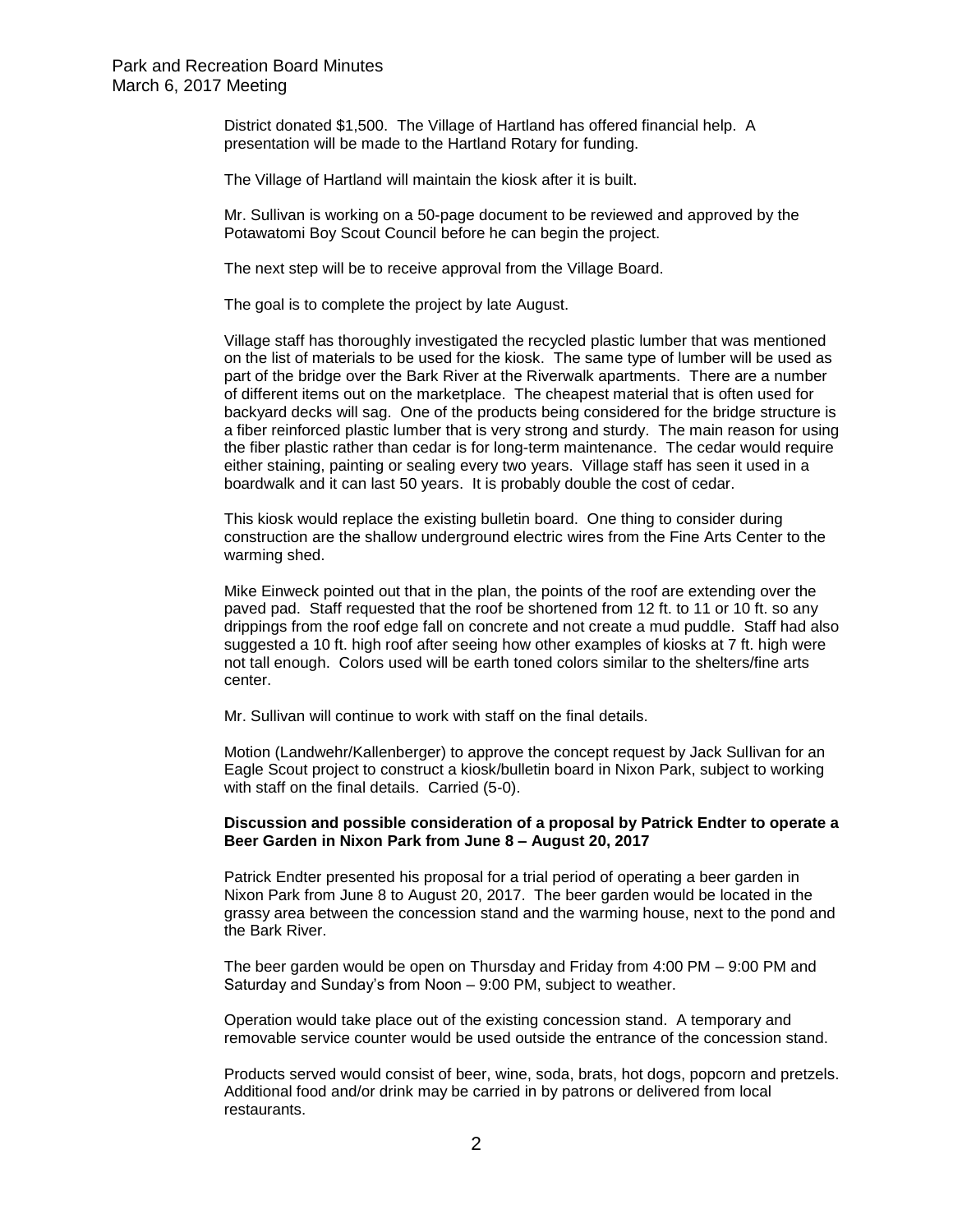The Village of Hartland would provide some picnic tables. If more tables are needed, Patrick Endter would provide the materials and the Village DPW would construct them. Bike racks would also be provided by Patrick Endter.

If deemed necessary, Patrick Endter will replace the current water heater. The existing restroom facilities would be used – additional port-a-potties are not proposed.

The interior of the concession stand would be modified to accommodate 2 beer coolers, as well as using the existing refrigerator to store food, additional packaged beer, soda and wine. In the event the beer garden would not continue, Patrick Endter would restore the concession stand to its original layout. A walk-in cooler for keg storage could be placed in back of the stage area. Another possibility for the walk-in cooler would be to store it in the warming shed. The cooler is 3 ft. x 6 ft. Mike Einweck mentioned that the rafters are 6 ft. 8 in. However, Mr. Endter said that he can take the cooler apart and reassemble it on site. Additional remeasuring may need to be done, but it should work. Staff would prefer that the cooler not be kept in the Fine Arts Center, assuming the warming shed floor can handle the weight of approximately 2,400 pounds of beer and assuming the height works. Mr. Endter will check into the possibility of side mounting the cooling unit.

All necessary licenses, permits, insurance etc., would be obtained by Patrick Endter.

A proposed 6% of gross sales would be paid to the Village of Hartland for the use and upkeep of the facilities and proposed area.

The walk-in coolers run 9 to 10 amps, however, Mr. Endter did not know how much electricity the Nescos would draw. He is willing to pay the additional electrical costs.

Patrick Endter will provide daily and weekly maintenance with assistance from the Village of Hartland DPW. (i.e. moving tables to allow for grass cutting, daily policing, cleanup of surrounding area, and cleaning of the bathrooms.) Any damaged grass would be reseeded by Patrick Endter at the end of the trial period.

Lights will be strung from the trees to a temporary pole in the middle of the grassy area. There will be a temporary arch at the entrance to the concession stand area with the proposed name on it. Music will be performed by local artists or students as background.

Mr. Endter did have some concern for mosquitos. There was discussion regarding whether he could spray for insects. He was told to work with staff before he would do anything.

Beer will be dispensed in a 16 ounce glass mug and a 29 ounce glass stein. All the current beer gardens use glass. A \$5 deposit would be paid for each glass mug/stein. Some beer gardens allow customers to bring their own mug. Customers will also get a token so that someone who might take a person's mug when they are not looking, can't receive the \$5 deposit without a token.

If Mr. Endter would like to open on dates other than what is initially planned, he can work with staff.

An agreement will be put together to detail the guidelines for the beer garden and it can be brought before the Park Board (if they want) and then the Village Board for approval.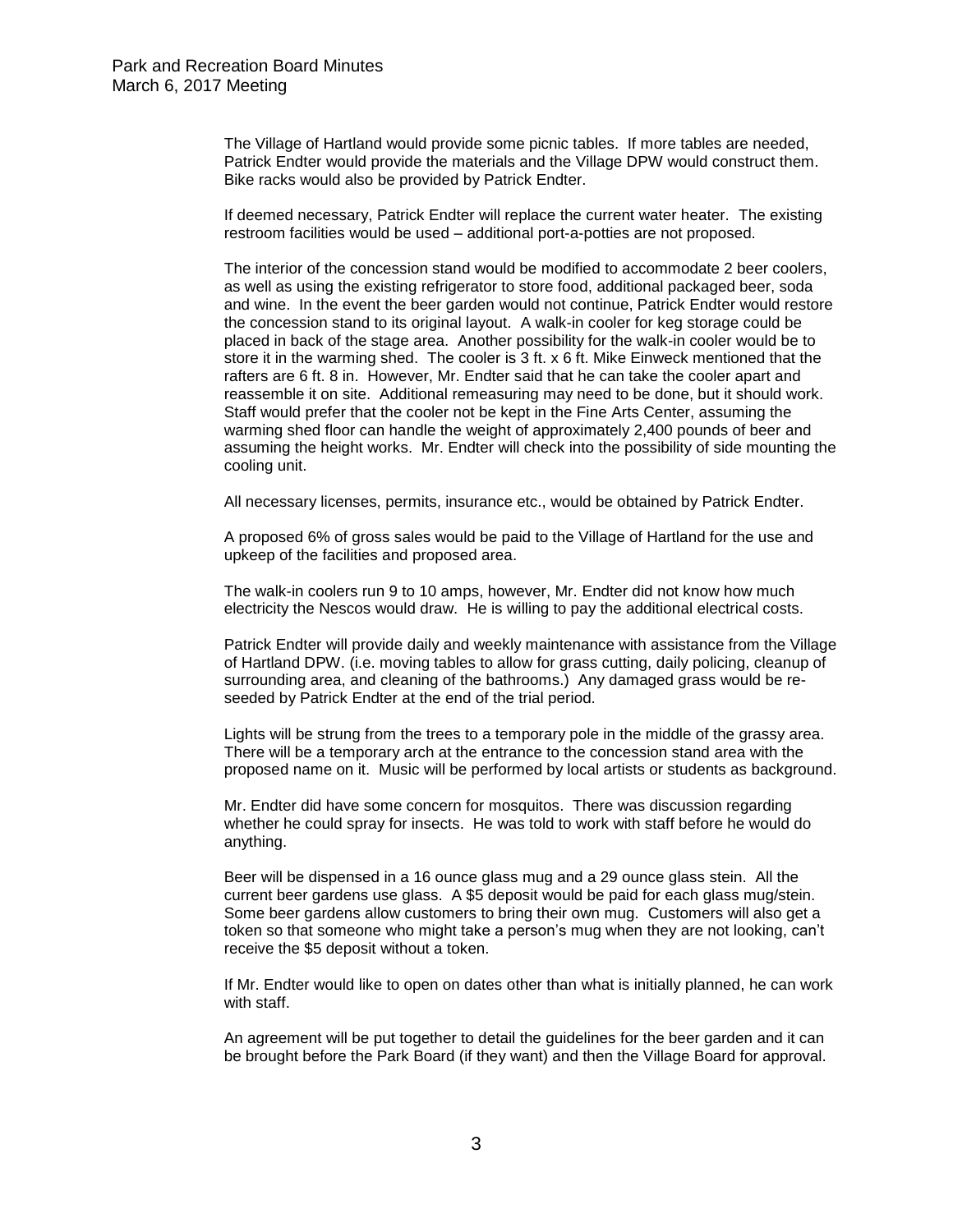The number of picnic tables needed was discussed. Mr. Endter was thinking 15 picnic tables, which if it is successful, would be too few. Mr. Einweck stated that it takes about one day to make a picnic table.

It was discussed that people would be allowed to walk around with their beverages as long as they stay in the park.

Mr. Endter would like to make Sundays a volunteer/fundraiser day. Little league baseball parents, a church, etc. can help staff the beer garden on Sunday (similar to what they do at Miller Park). It might help to get the word out that there is a beer garden in Nixon Park and the proceeds will go to the individual groups. He will promote using social media.

The Park Board was asked if they thought that it would be competition with HAAA/Land O Lakes games and their concession activities. The general consensus was that it would not interfere and it is a different crowd that would come to a beer garden.

The beer garden arch would be something that could be easily moved so that maintenance vehicles can use the path and grass cutting can take place.

Normally Nixon Park is mowed on Monday or Tuesday. Mr. Endter will have his staff move the picnic tables to a vacant parking lot space on Sunday night so that they are off the grass for mowing.

The question was raised about user fees. This will be a custom agreement and the Village will receive 6%. There will not be user fees.

Recreation Director Yogerst has been to the beer gardens in Milwaukee. In her opinion, a beer garden in Hartland will be well attended and an asset to the community. Depending upon the weather and the band, Thursday night concert attendance averages about 100 people.

When Estabrook Park Beer Garden opened, they projected 7 – 10 half barrels of beer a week would be sold. Currently a peak summer week will do up to 70. They have been open in Milwaukee for about five years. The hope is to bring more business to all of the Hartland downtown businesses.

JD Electric will be handling and donating electrician services. Mr. Endter's brother-in-law is a licensed plumber. He is also relying on some of his venders for some start up support.

Motion (Cottrell/Gundrum) to accept the proposed concept by Patrick Endter to operate a Beer Garden in Nixon Park from June 8 – August 20, 2017, and to review the final agreement when it becomes available from staff. Carried (5-0).

**Announcements:** It is not contemplated that these matters will be discussed or acted upon. The following individuals may provide announcements: Park and Recreation Board Members or other Village Staff member

Graffiti season has started. A number of items were tagged in Hartbrook last week and we are working with the Police Department.

Kelli Yogerst is working on the summer program guide. It should be out in mid-April.

### **Adjourn**

Motion (Landwehr/Cottrell) to adjourn. Carried (5-0). Meeting adjourned at 8:18 PM.

Respectfully submitted by